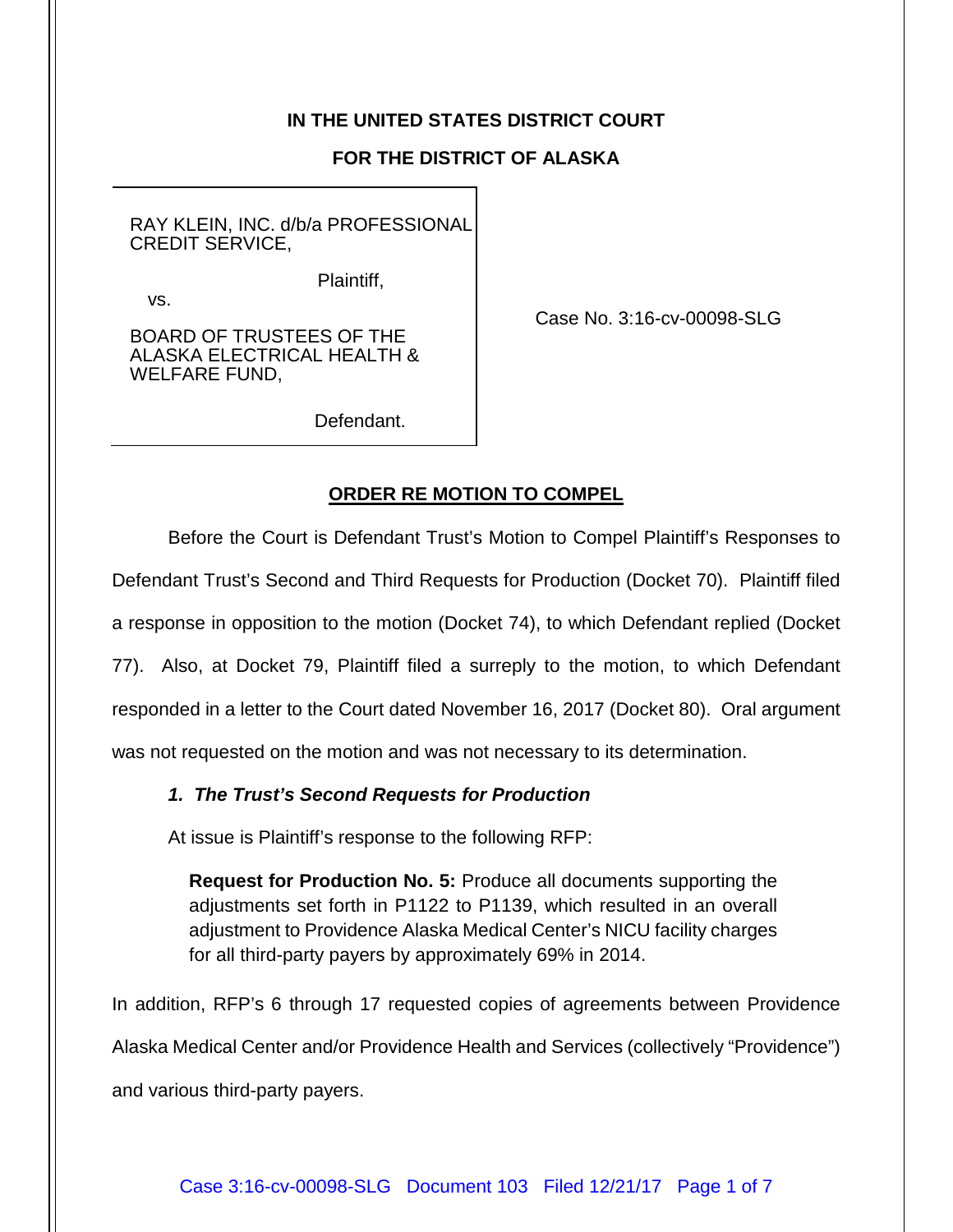Plaintiff refused to produce any documents responsive to these requests, initially asserting that "[e]ach of those agreements contains its own requirements of confidentiality and disclosure," and the information sought "(a) is not relevant to any claim or defense, [or] (b) is not proportional to the needs of the case."<sup>1</sup>

Defendant asserts that the information sought is relevant because the Trust's obligation to pay for medical charges applies to charges that are medically necessary and "usual, customary and reasonable.["2](#page-1-1) Much of the parties' dispute focuses on the propriety of oxygen related charges incurred for premature twins when they were in the NICU at Providence. The Trust is seeking information as to the amount of write-offs that Providence makes to other third parties for such services to assist in its determination whether the charges it was asked to pay are "usual, customary, and reasonable." It also seeks the information to help it assess the appropriateness of the hospital's billing and reimbursement practices. Defendant notes that the limited information it has received in the form of spreadsheet data demonstrates a large degree of variability from one payer to the next in terms of Providence's write-offs. The Court finds that the disputed discovery sought in the second production request is relevant to these issues for the reasons asserted by Defendant.

Plaintiff also asserted that the information sought is "not proportional to the needs of the case," and would require Plaintiff "to request 1084 confidentiality waivers (530 for

Case 3:16-cv-00098-SLG Document 103 Filed 12/21/17 Page 2 of 7

<span id="page-1-0"></span> <sup>1</sup> Docket 70 (Motion) at 6-7 (quoting Response to Second Requests for Production).

<span id="page-1-1"></span><sup>2</sup> *See* Docket 70 at 2.

<sup>3:16-</sup>cv-00098-SLG, *Klein v. Board of Trustees of the Alaska Electrical Health & Welfare Fund* Order re Motion to Compel Page 2 of 7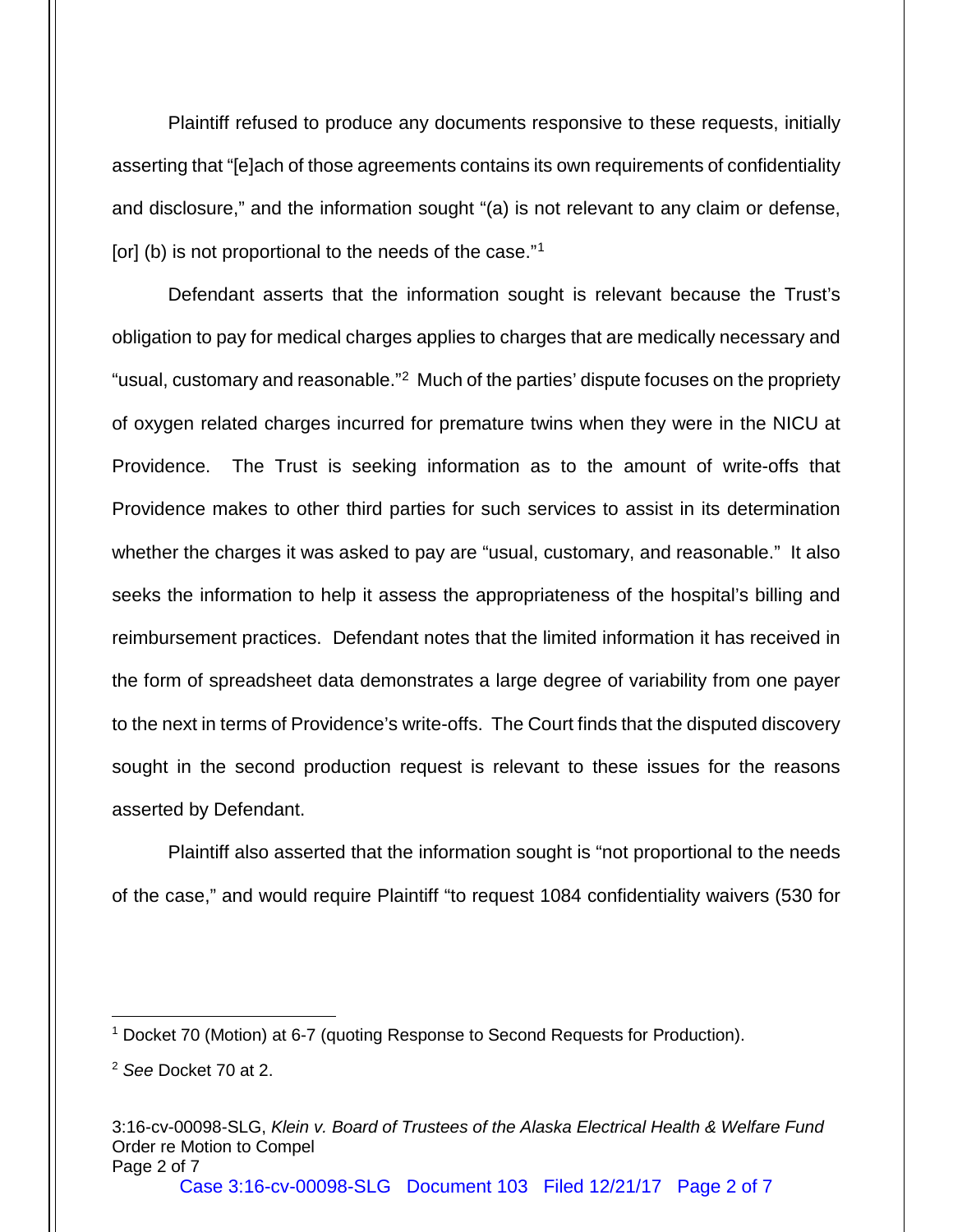the individualized claims to both the third-party and PAMC . . ."). [3](#page-2-0) Plaintiff's opposition to the motion to compel also maintained that Defendant has received sufficient information in discovery to present its assertion that the claims at issue in this case were improperly billed.

In response, Defendant correctly observes that Plaintiff did not provide any "declaration in support of its factual position or cite to any case law in support of its legal arguments."[4](#page-2-1) And it observes that any assertion that Providence is an independent entity from Defendant for purposes of this litigation is at direct odds with Plaintiff's prior litigation position. [5](#page-2-2) The Trust also suggests that if the Court grants the Trust's motion, it could address any third-party confidentiality concerns by directing Plaintiff "to send a copy of the order on the Trust's motion and a copy of the protective order to the third-party payers and give these payers five days to object and seek additional protection as they deem necessary."[6](#page-2-3)

The recently amended version of Federal Rule of Civil Procedure 26(b)(2)(B) provides that "[a] party need not provide discovery of electronically stored information from sources that the party identifies as not reasonably accessible because of undue burden or cost." Assuming that the agreements that Defendant is seeking in its second discovery request are electronically stored, then this provision may apply to have

<span id="page-2-3"></span><sup>6</sup> Docket 77 at 4 n.3.

3:16-cv-00098-SLG, *Klein v. Board of Trustees of the Alaska Electrical Health & Welfare Fund* Order re Motion to Compel Page 3 of 7

Case 3:16-cv-00098-SLG Document 103 Filed 12/21/17 Page 3 of 7

<span id="page-2-0"></span> <sup>3</sup> Docket 74 (Opp'n) at 3.

<span id="page-2-1"></span><sup>4</sup> Docket 77 (Reply) at 2.

<span id="page-2-2"></span><sup>5</sup> *See, e.g.,* Docket 78 (Declaration of Frank Morales) and letter dated May 4, 2017 at Docket 78- 3 from Professional Credit Service to Frank Morales attached thereto, describing Providence as "our client." *See also* Docket 77 at 3 n. 2.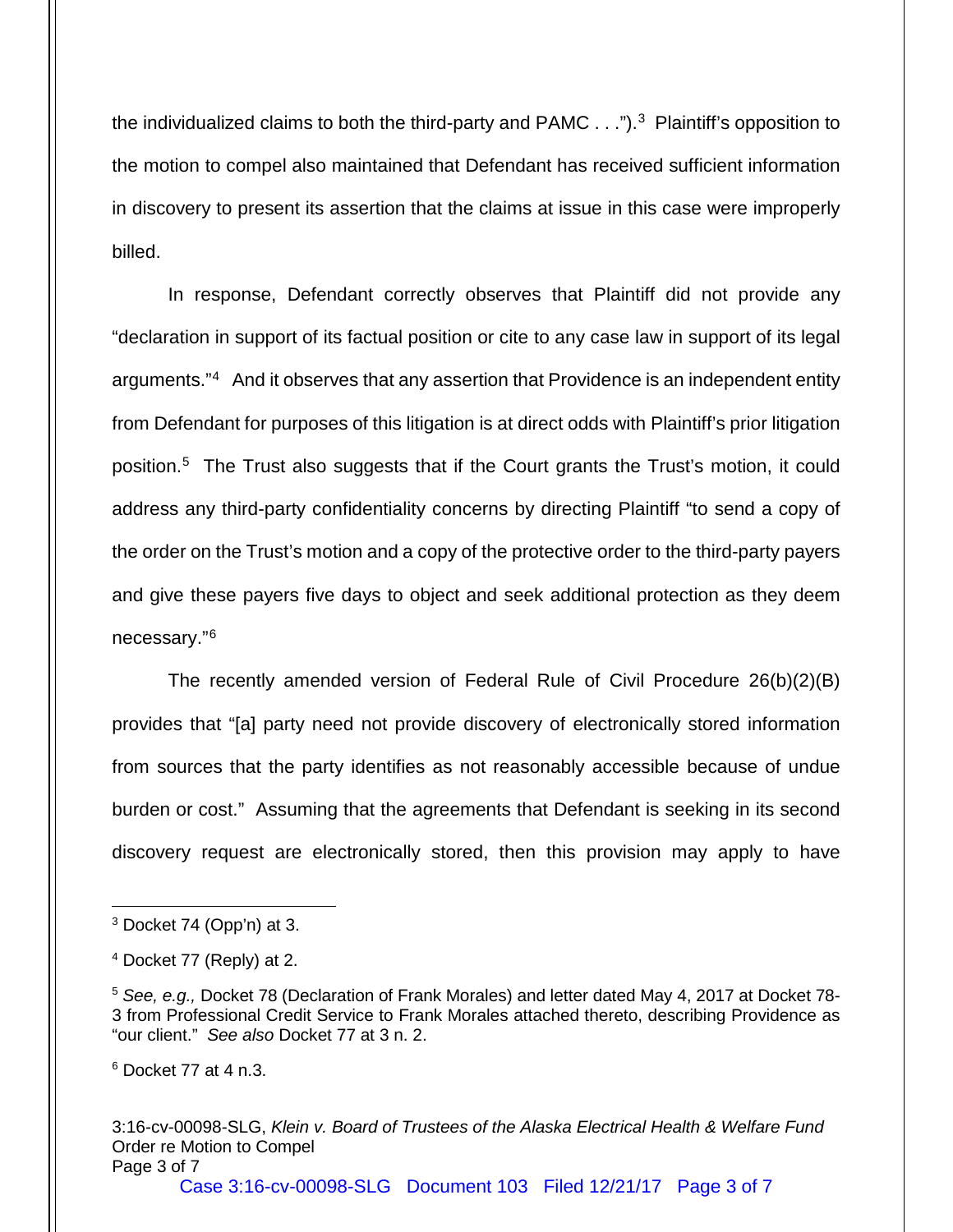permitted Plaintiff from initially producing them.[7](#page-3-0) But even so, after the motion to compel their production was filed, that same rule provides that "the party from whom discovery is sought must show that the information is not reasonably accessible because of undue burden or cost." Here, Plaintiff's opposition did not attempt to make any such showing by declaration or other means. Nor did Plaintiff's opposition address the proportionality considerations set out in Civil Rule 26(b)(1) to explain why the production of the agreements is not warranted.<sup>[8](#page-3-1)</sup>

Defendant apprised the Court that Plaintiff recently filed a supplemental response to the second discovery request that purports to raise a new objection to the production of these documents. On November 13, 2017, Plaintiff asserted that "Plaintiff is not in possession of responsive documents, and does not possess any authority to retrieve responsive documents other than to issue third-party discovery requests."[9](#page-3-2)

Plaintiff's recent unsworn, unsupported assertion that it does not have the authority to obtain the documents from Providence is at odds with the litigation position it has taken with Providence and against Defendant in this case, as demonstrated by the declarations and attachments filed by Defendant.<sup>[10](#page-3-3)</sup> As such, Providence's documents appear to be in Plaintiff's "possession, custody, or control" for purposes of civil discovery in this action.

Case 3:16-cv-00098-SLG Document 103 Filed 12/21/17 Page 4 of 7

<span id="page-3-0"></span> $7$  If the documents are not electronically stored, then it would appear that Rule 26 would require Plaintiff to have sought a protective order under Rule 26(c).

<span id="page-3-1"></span> $8$  The considerations listed in Rule 26(b)(1) are "the importance of the issues at stake in the action, the amount in controversy, the parties' relative access to relevant information, the parties' resources, the importance of the discovery in resolving the issues, and whether the burden or expense of the proposed discovery outweighs its likely benefit."

<span id="page-3-2"></span><sup>9</sup> Docket 80-1 (Pl.'s Suppl. Resps. to Def.'s 2nd Req. for Prod.) at 3.

<span id="page-3-3"></span><sup>&</sup>lt;sup>10</sup> See supra note 5 and accompanying text.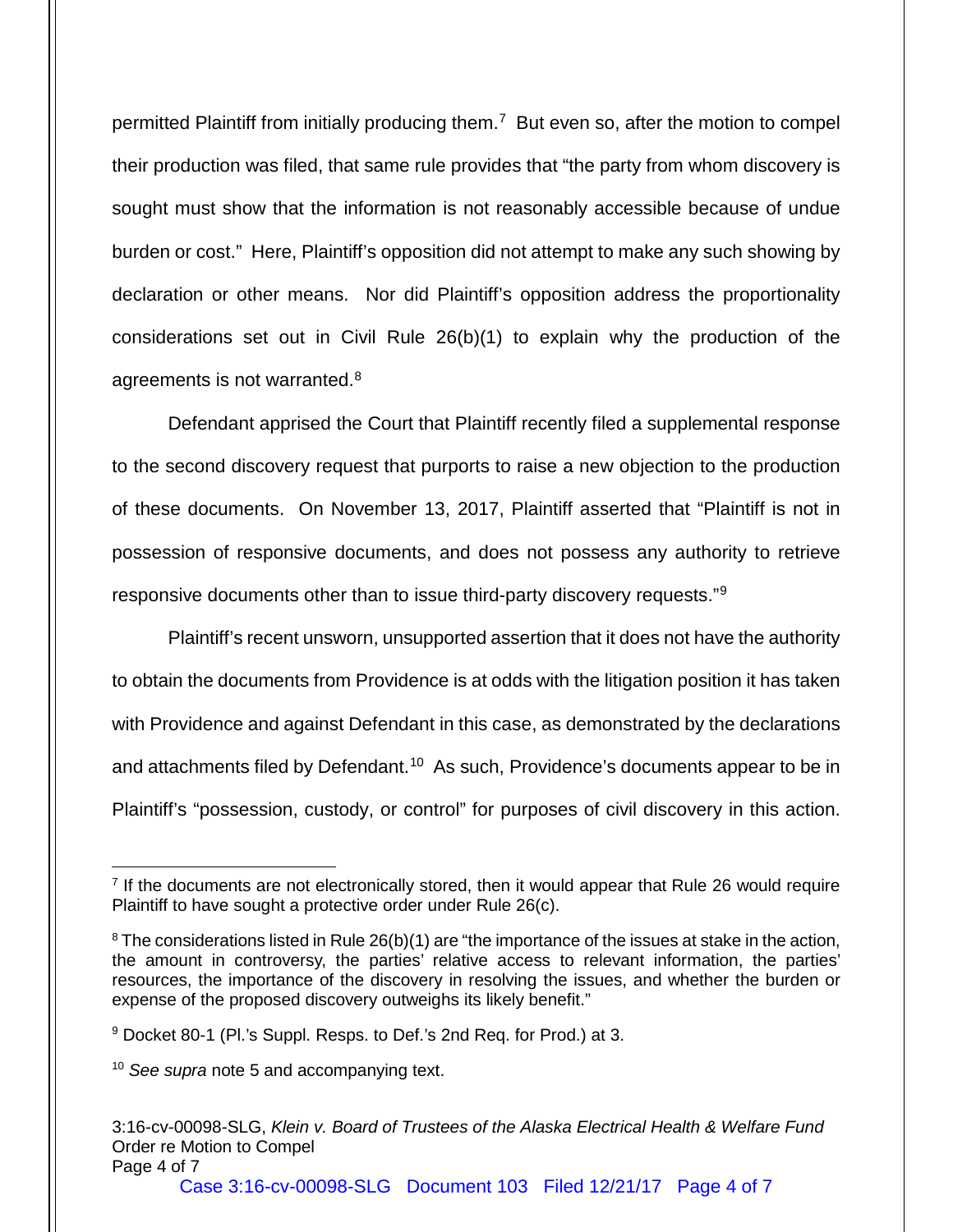Certainly, Plaintiff has provided no sworn declarations or legal authority to support a contrary conclusion. The Court also finds that the provisions of the Stipulated Qualified Protective Order previously entered in this case at Docket 29 (at a time when Plaintiff considered Providence its "client") accord adequate protection to Providence in this action.

Accordingly, the Court will require Plaintiff to produce all of the discovery sought in the Second Requests for Production, except that third-party payers (as distinct from Providence) shall first be given an opportunity to be heard as to their confidentiality interests. To that end, the Court will direct that Defendant send a copy of this order together with a copy of the Second Requests for Production and the Stipulated Protective Order on each of the third-party payers, who will then be each accorded an opportunity to object to the release of the agreements to Defendant and seek additional protections and/or redactions as they may each deem necessary.<sup>[11](#page-4-0)</sup> If Plaintiff is thereafter unwilling or unable to fully comply with this order, then Defendant may seek appropriate sanctions pursuant to Civil Rule 37(b)(2).

#### *2. The Trust's Third Requests for Production*

The Trust also seeks an order compelling the production of the following:

**Request for Production No. 3:** For claims incurred in 2014, a nominal sample (10) of Medicare claims (UB-04s) and detailed itemizations (including CDM descriptions, revenue codes and charge amounts) where the hospital charged for oxygen in an NICU/PICU/CICU or other Intensive Care Area. (Redacted PHI)

<span id="page-4-0"></span><sup>&</sup>lt;sup>11</sup> The Court finds that Defendant, as opposed to Plaintiff, should take on the task of notifying the third-party payers.

<sup>3:16-</sup>cv-00098-SLG, *Klein v. Board of Trustees of the Alaska Electrical Health & Welfare Fund* Order re Motion to Compel Page 5 of 7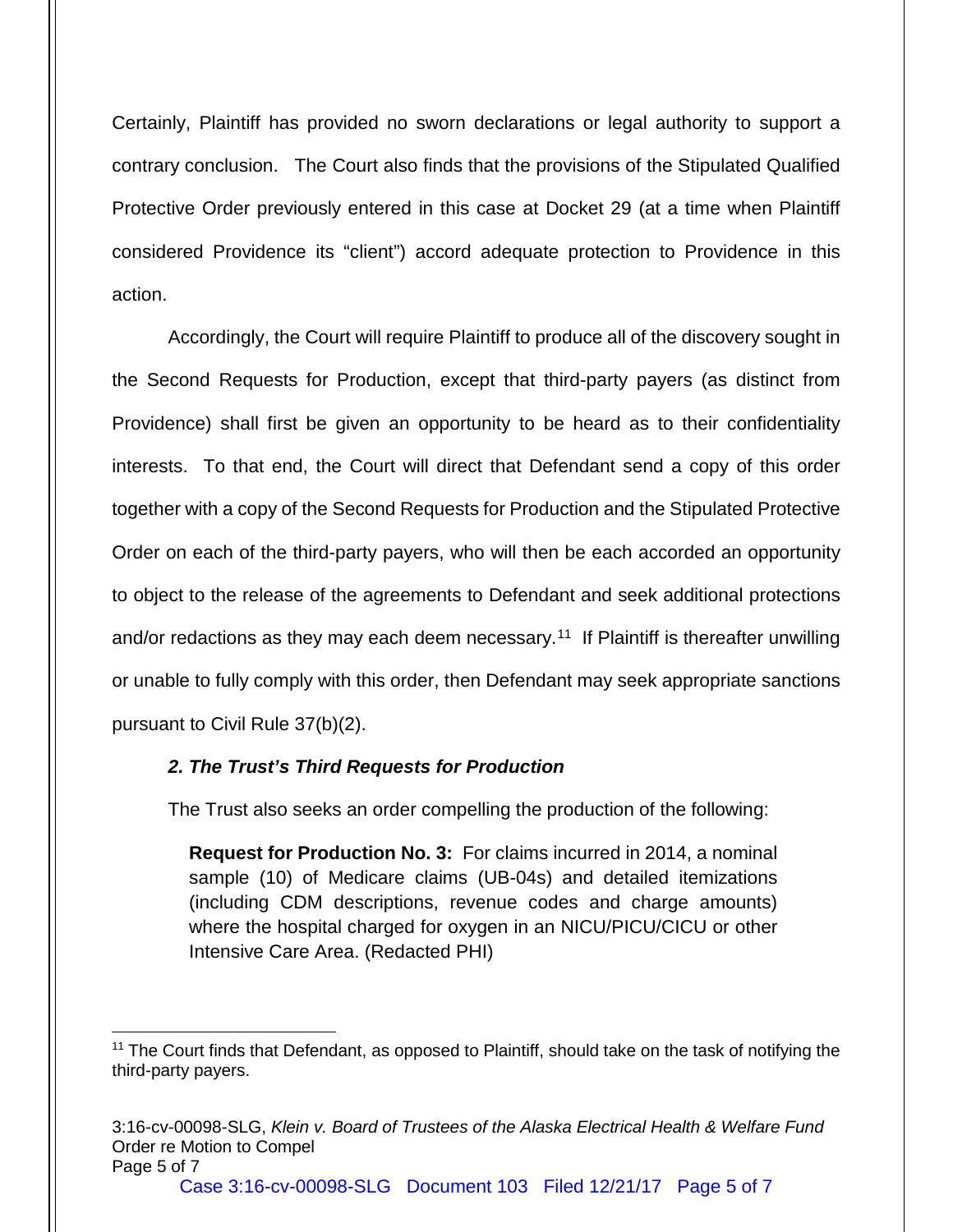**Request for Production No. 4:** For claims incurred in 2014, a nominal sample (10) of non-Medicare claims (UB-04s) and detailed itemizations (including CDM descriptions, revenue codes and charge amounts) where the hospital charged for oxygen in an NICU/PICU/CICU or other Intensive Care Area and were billed to Medicaid. (Redacted PHI)

**Request for Production No. 5:** For claims incurred in 2014, a nominal sample (10) of non-Medicare claims (UB-04s) and detailed itemizations (including CDM descriptions, revenue codes and charge amounts) where the hospital charged for oxygen in a NICU/PICU/CICU or other Intensive Care Area and were billed to other commercial insurers (Premera, Cigna, Aetna, Moda, United Health Care). (Redacted PHI)

In its response in opposition to the motion, Plaintiff indicated that it would produce the responsive documents no later than November 15, 2017. In its reply, Defendant indicated this to be satisfactory. Neither party's filings after that date reference the Third Requests for Production. Accordingly, it appears that this portion of the motion has been satisfactorily resolved.

In light of the foregoing, IT IS ORDERED that the motion to compel at Docket 70 is GRANTED as follows:

1. Defendant shall immediately serve a copy of this order, a copy of the Second Requests for Production, and a copy of the Protective Order previously entered in this case, upon each of the third-party payers named in RFP Nos. 5 through 19. Each third-party payer shall be entitled to file an objection or seek other relief from this Court with regard to the production required by this order, but must do so within **14 days of the date of service of upon that third-party payer**. Any such objection shall include an explanation as to why the terms of the Stipulated Qualified Protective Order are

3:16-cv-00098-SLG, *Klein v. Board of Trustees of the Alaska Electrical Health & Welfare Fund* Order re Motion to Compel Page 6 of 7